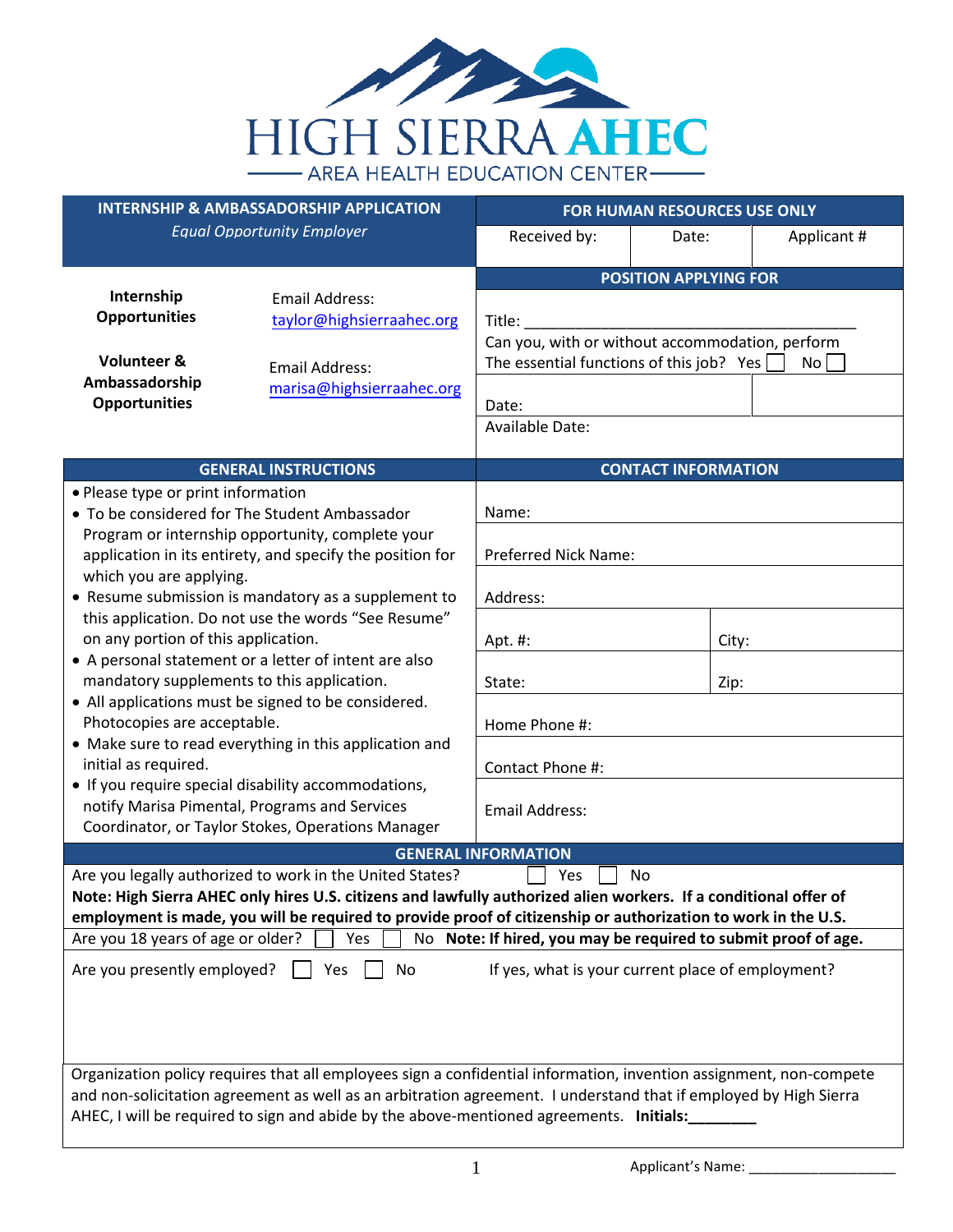

|                                                                                           | <b>GENERAL INFORMATION (continued)</b>                                                                                 |           |
|-------------------------------------------------------------------------------------------|------------------------------------------------------------------------------------------------------------------------|-----------|
| Have you ever been employed by High Sierra AHEC? $\Box$ Yes                               | No If yes, when and in what capacity?                                                                                  |           |
|                                                                                           |                                                                                                                        |           |
|                                                                                           |                                                                                                                        |           |
| Have you ever volunteered for High Sierra AHEC?                                           | No If yes, when and in what capacity?<br>Yes                                                                           |           |
|                                                                                           |                                                                                                                        |           |
| Do you have any relatives employed by High Sierra AHEC? $\Box$ Yes $\Box$ No If yes, who? |                                                                                                                        |           |
| considered separately.                                                                    | Note: There are limitations on employment of relatives and relationships to avoid conflicts of interest. Each case is  |           |
|                                                                                           | Check this box to certify that you understand that all offers of employment are contingent on satisfactorily passing   |           |
| a background check. Initials:                                                             |                                                                                                                        |           |
|                                                                                           | Applicants who will be driving as part of their job are required to complete the following:.                           |           |
|                                                                                           | Do you have a current valid driver's license? $\Box$ Yes $\Box$ No State? _________ Expires? _______                   |           |
|                                                                                           | Have you ever had your driver's license suspended, revoked, or had your driving privileges modified by a court of law? |           |
| Yes $\Box$<br>No<br>If yes, please explain:                                               |                                                                                                                        |           |
|                                                                                           |                                                                                                                        |           |
|                                                                                           |                                                                                                                        |           |
|                                                                                           | <b>EDUCATION AND TRAINING</b>                                                                                          |           |
| Please describe your highest level of education attained:                                 |                                                                                                                        |           |
|                                                                                           | Please list all Business, Vocational, Technical, College and/or Universities attended.                                 |           |
| Name/Location of Institution                                                              | Type of Degree and Course of Study                                                                                     | Did You   |
|                                                                                           | (ex. Masters, Public Health)                                                                                           | Graduate  |
|                                                                                           |                                                                                                                        | Yes<br>No |
|                                                                                           |                                                                                                                        |           |
|                                                                                           |                                                                                                                        |           |
|                                                                                           |                                                                                                                        |           |
|                                                                                           | <b>SKILLS AND QUALIFICATIONS</b>                                                                                       |           |
|                                                                                           | (Write The Number Of Years Experience In The Box Next To Each Skill)                                                   |           |
|                                                                                           | <b>PERSONAL COMPUTERS</b>                                                                                              |           |
| Word                                                                                      | <b>Quickbooks</b>                                                                                                      |           |
| <b>Excel</b>                                                                              | Canva                                                                                                                  |           |
| Hootsuite                                                                                 | <b>Constant Contact</b>                                                                                                |           |
| PowerPoint                                                                                | <b>Website Design (Wix)</b>                                                                                            |           |
| Other (please list):                                                                      |                                                                                                                        |           |
|                                                                                           |                                                                                                                        |           |
|                                                                                           |                                                                                                                        |           |
|                                                                                           |                                                                                                                        |           |
|                                                                                           |                                                                                                                        |           |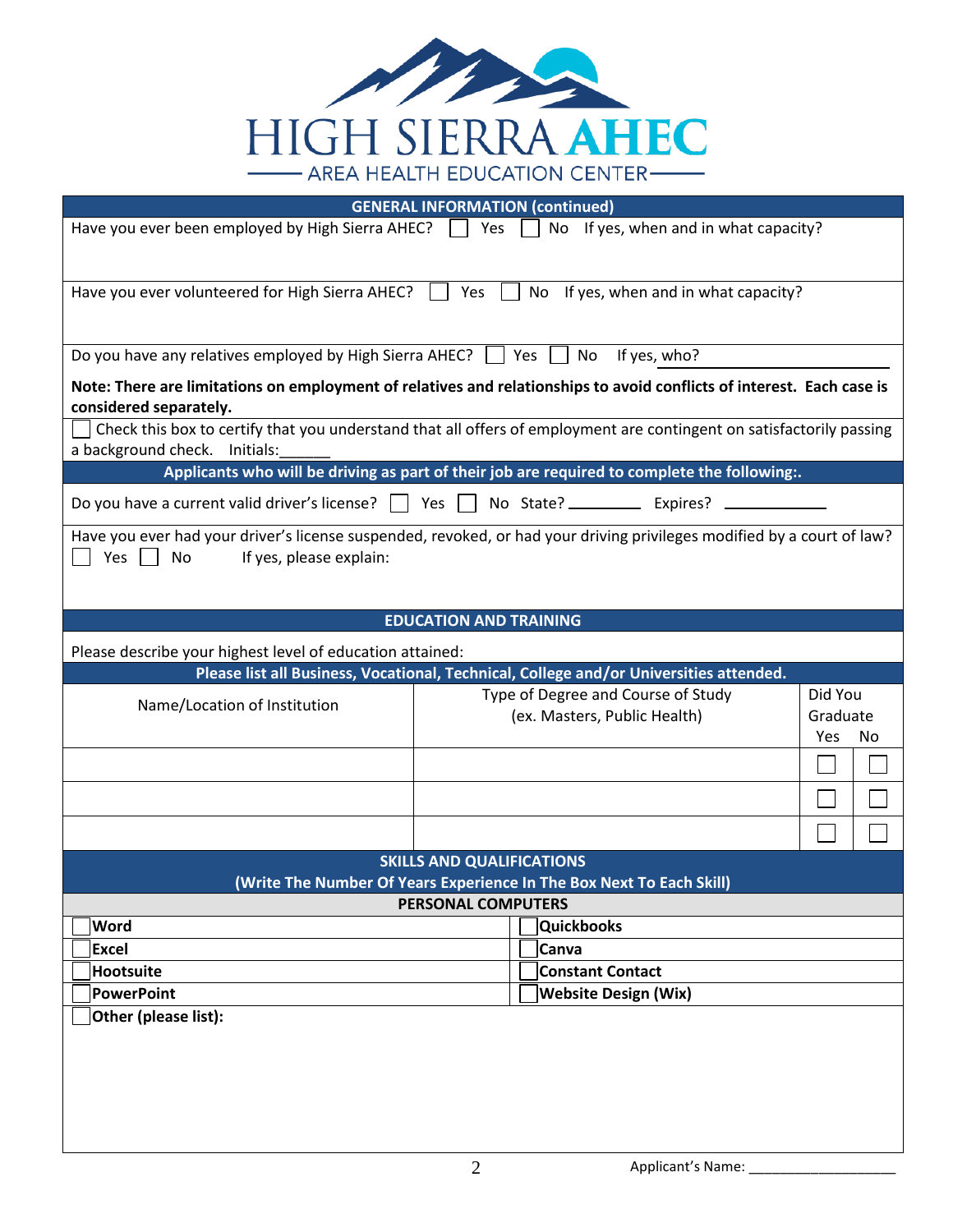

|                                                       |                                                                                                                         | <b>SKILLS AND QUALIFICATIONS (continued)</b>        |                     |                             |
|-------------------------------------------------------|-------------------------------------------------------------------------------------------------------------------------|-----------------------------------------------------|---------------------|-----------------------------|
|                                                       |                                                                                                                         | <b>LICENSES AND CERTIFICATIONS</b>                  |                     |                             |
|                                                       | Type of Professional License or Certification                                                                           | Expiration                                          |                     | Name of Licensing or        |
|                                                       |                                                                                                                         | Date                                                |                     | <b>Certification Agency</b> |
|                                                       |                                                                                                                         |                                                     |                     |                             |
|                                                       |                                                                                                                         |                                                     |                     |                             |
|                                                       |                                                                                                                         |                                                     |                     |                             |
|                                                       |                                                                                                                         | <b>PROFESSIONAL ORGANIZATIONS</b>                   |                     |                             |
|                                                       | Please list job-related organizations, clubs, societies or other associations to which you belong. Please omit those    |                                                     |                     |                             |
|                                                       | which indicate your race, religion, creed, national origin, ancestry, sex, gender, sexual orientation, age or any other |                                                     |                     |                             |
|                                                       |                                                                                                                         | category that is protected by state or federal law. |                     |                             |
|                                                       |                                                                                                                         |                                                     |                     |                             |
| 1.                                                    |                                                                                                                         | 2.                                                  |                     |                             |
|                                                       |                                                                                                                         |                                                     |                     |                             |
| 3.                                                    |                                                                                                                         | 4.                                                  |                     |                             |
|                                                       |                                                                                                                         |                                                     |                     |                             |
|                                                       |                                                                                                                         | <b>ADDITIONAL INFORMAITON (OPTIONAL)</b>            |                     |                             |
| Anything additional you would like us to know?        |                                                                                                                         |                                                     |                     |                             |
|                                                       |                                                                                                                         |                                                     |                     |                             |
|                                                       |                                                                                                                         |                                                     |                     |                             |
|                                                       |                                                                                                                         |                                                     |                     |                             |
|                                                       |                                                                                                                         |                                                     |                     |                             |
|                                                       |                                                                                                                         | <b>REFERENCES</b>                                   |                     |                             |
|                                                       | Please provide the names of three (3) persons who have known you for three (3) years to whom we may contact             |                                                     |                     |                             |
|                                                       | regarding your character, habits and abilities (Personal References):                                                   |                                                     |                     |                             |
| <b>NAME</b>                                           | <b>ADDRESS</b>                                                                                                          |                                                     | <b>RELATIONSHIP</b> | <b>TELEPHONE #</b>          |
|                                                       |                                                                                                                         |                                                     |                     |                             |
|                                                       |                                                                                                                         |                                                     |                     |                             |
|                                                       |                                                                                                                         |                                                     |                     |                             |
|                                                       |                                                                                                                         |                                                     |                     |                             |
|                                                       |                                                                                                                         |                                                     |                     |                             |
|                                                       | Please provide the names of two (2) persons that have worked with you in a professional capacity (at least one of which |                                                     |                     |                             |
| should have had a supervisory relationship with you): |                                                                                                                         |                                                     |                     |                             |
| <b>NAME</b>                                           | <b>ADDRESS</b>                                                                                                          |                                                     | <b>RELATIONSHIP</b> | <b>TELEPHONE #</b>          |
|                                                       |                                                                                                                         |                                                     |                     |                             |
|                                                       |                                                                                                                         |                                                     |                     |                             |
|                                                       |                                                                                                                         |                                                     |                     |                             |

## **EMPLOYMENT RECORD**

Describe your work experience for the last 10 years in detail. If you have had less than 3 jobs in the last 10 years, describe your last 3 jobs. Use a separate block to describe each position. Include military service and job related volunteer work, if applicable. Include and provide an explanation for any gaps in employment. If needed, attach additional sheets, available on-line or at the receptionist desk. All information in this section must be completed. Resume information can not be accepted in lieu of application requested information. Note: Applications are screened and ranked for interview qualification purposes based on the degree to which previous duties, experience and responsibilities meet the requirements of the position for which you are applying.

3 Applicant's Name: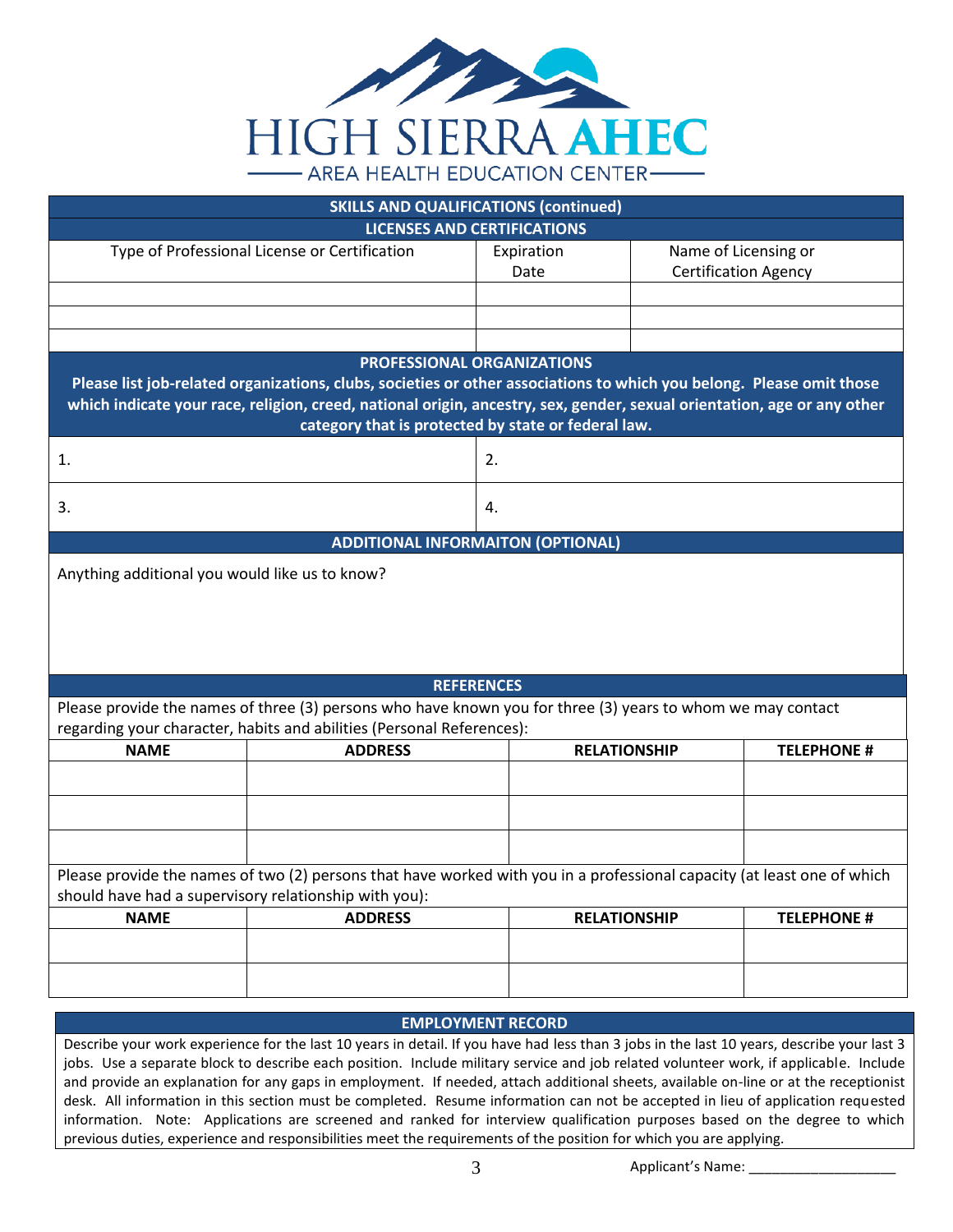

| <b>EMPLOYER COMPANY NAME:</b>                               |                           | <b>TYPE OF BUSINESS</b>                                       |
|-------------------------------------------------------------|---------------------------|---------------------------------------------------------------|
| <b>STREET OR MAILING ADDRESS</b>                            |                           | YOUR OFFICIAL JOB TITLE                                       |
| <b>CITY AND STATE</b>                                       | <b>TELEPHONE</b>          | <b>REASON FOR LEAVING</b>                                     |
| DATES OF EMPLOYMENT (Start)                                 | DATES OF EMPLOYMENT (End) | NAME (S), IF DIFFERENT, WHILE EMPLOYED WITH<br>THIS EMPLOYER: |
| <b>NAME OF SUPERVISOR</b>                                   | <b>TITLE</b>              | <b>TELEPHONE</b>                                              |
| ALTERNATE NAME OF PERSON WHO<br>CAN VERIFY THIS EMPLOYMENT: | <b>TITLE</b>              | <b>TELEPHONE</b>                                              |
|                                                             |                           | PLEASE LIST THE MAJOR DUTIES INVOLVED WITH THIS EMPLOYMENT    |
|                                                             |                           |                                                               |
|                                                             |                           |                                                               |
|                                                             |                           |                                                               |
|                                                             |                           |                                                               |
|                                                             |                           |                                                               |
| <b>EMPLOYER COMPANY NAME:</b>                               |                           | <b>TYPE OF BUSINESS</b>                                       |
|                                                             |                           |                                                               |
| STREET OR MAILING ADDRESS                                   |                           | YOUR OFFICIAL JOB TITLE                                       |
| <b>CITY AND STATE</b>                                       | <b>TELEPHONE</b>          | <b>REASON FOR LEAVING</b>                                     |
| DATES OF EMPLOYMENT (Start)                                 | DATES OF EMPLOYMENT (End) | NAME (S), IF DIFFERENT, WHILE EMPLOYED WITH<br>THIS EMPLOYER: |
| <b>NAME OF SUPERVISOR</b>                                   | <b>TITLE</b>              | <b>TELEPHONE</b>                                              |
| ALTERNATE NAME OF PERSON WHO<br>CAN VERIFY THIS EMPLOYMENT: | <b>TITLE</b>              | <b>TELEPHONE</b>                                              |
|                                                             |                           | PLEASE LIST THE MAJOR DUTIES INVOLVED WITH THIS EMPLOYMENT    |
|                                                             |                           |                                                               |
|                                                             |                           |                                                               |
|                                                             |                           |                                                               |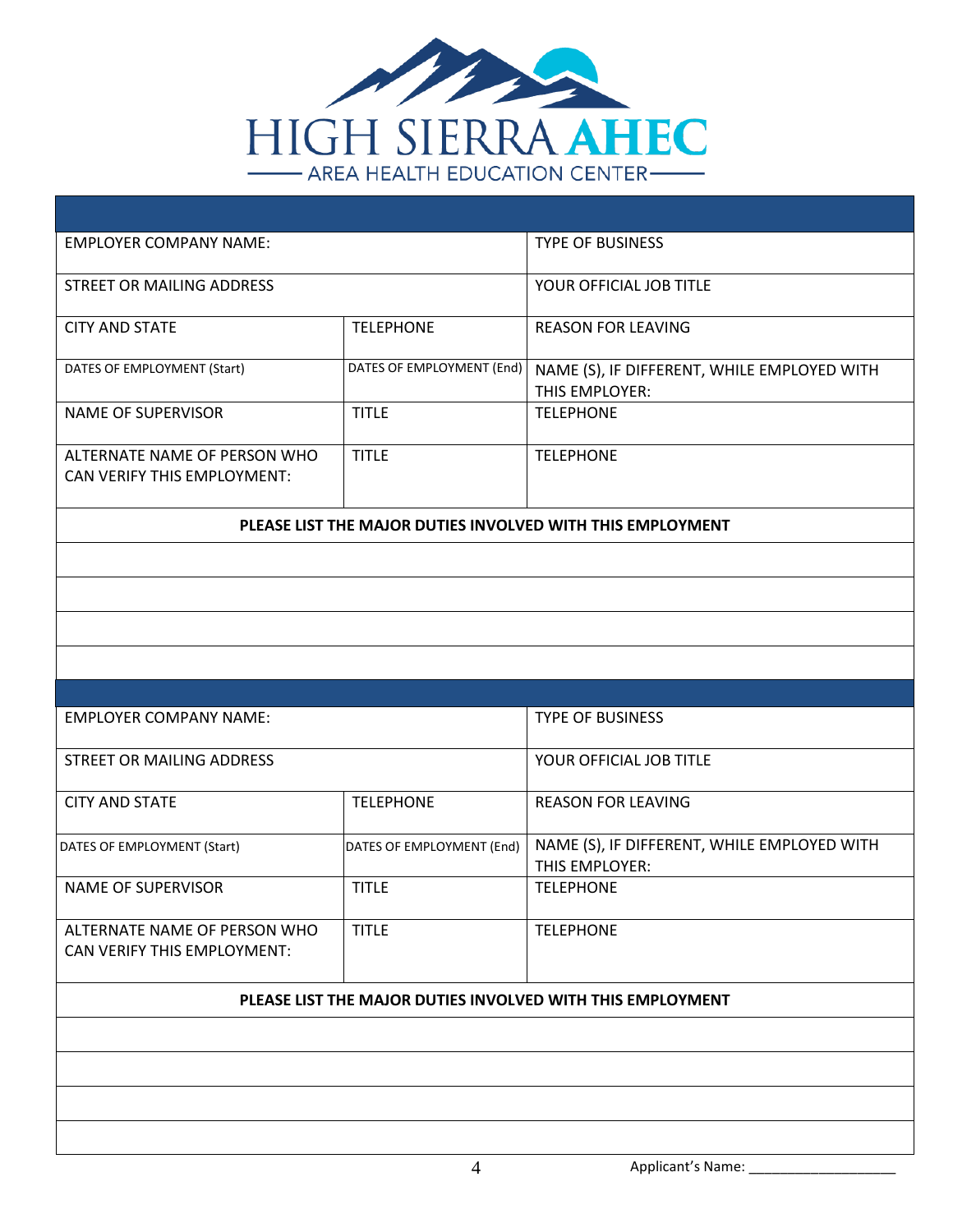

| <b>EMPLOYER COMPANY NAME:</b>                               |                           | <b>TYPE OF BUSINESS</b>                                       |
|-------------------------------------------------------------|---------------------------|---------------------------------------------------------------|
| <b>STREET OR MAILING ADDRESS</b>                            |                           | YOUR OFFICIAL JOB TITLE                                       |
| <b>CITY AND STATE</b>                                       | <b>TELEPHONE</b>          | <b>REASON FOR LEAVING</b>                                     |
| DATES OF EMPLOYMENT (Start)                                 | DATES OF EMPLOYMENT (End) | NAME (S), IF DIFFERENT, WHILE EMPLOYED WITH<br>THIS EMPLOYER: |
| <b>NAME OF SUPERVISOR</b>                                   | <b>TITLE</b>              | <b>TELEPHONE</b>                                              |
| ALTERNATE NAME OF PERSON WHO<br>CAN VERIFY THIS EMPLOYMENT: | <b>TITLE</b>              | <b>TELEPHONE</b>                                              |
|                                                             |                           | PLEASE LIST THE MAJOR DUTIES INVOLVED WITH THIS EMPLOYMENT    |
|                                                             |                           |                                                               |
|                                                             |                           |                                                               |
|                                                             |                           |                                                               |
|                                                             |                           |                                                               |
|                                                             |                           |                                                               |
| <b>EMPLOYER COMPANY NAME:</b>                               |                           | <b>TYPE OF BUSINESS</b>                                       |
|                                                             |                           |                                                               |
| STREET OR MAILING ADDRESS                                   |                           | YOUR OFFICIAL JOB TITLE                                       |
| <b>CITY AND STATE</b>                                       | <b>TELEPHONE</b>          | <b>REASON FOR LEAVING</b>                                     |
| DATES OF EMPLOYMENT (Start)                                 | DATES OF EMPLOYMENT (End) | NAME (S), IF DIFFERENT, WHILE EMPLOYED WITH<br>THIS EMPLOYER: |
| <b>NAME OF SUPERVISOR</b>                                   | <b>TITLE</b>              | <b>TELEPHONE</b>                                              |
| ALTERNATE NAME OF PERSON WHO<br>CAN VERIFY THIS EMPLOYMENT: | <b>TITLE</b>              | <b>TELEPHONE</b>                                              |
|                                                             |                           | PLEASE LIST THE MAJOR DUTIES INVOLVED WITH THIS EMPLOYMENT    |
|                                                             |                           |                                                               |
|                                                             |                           |                                                               |
|                                                             |                           |                                                               |